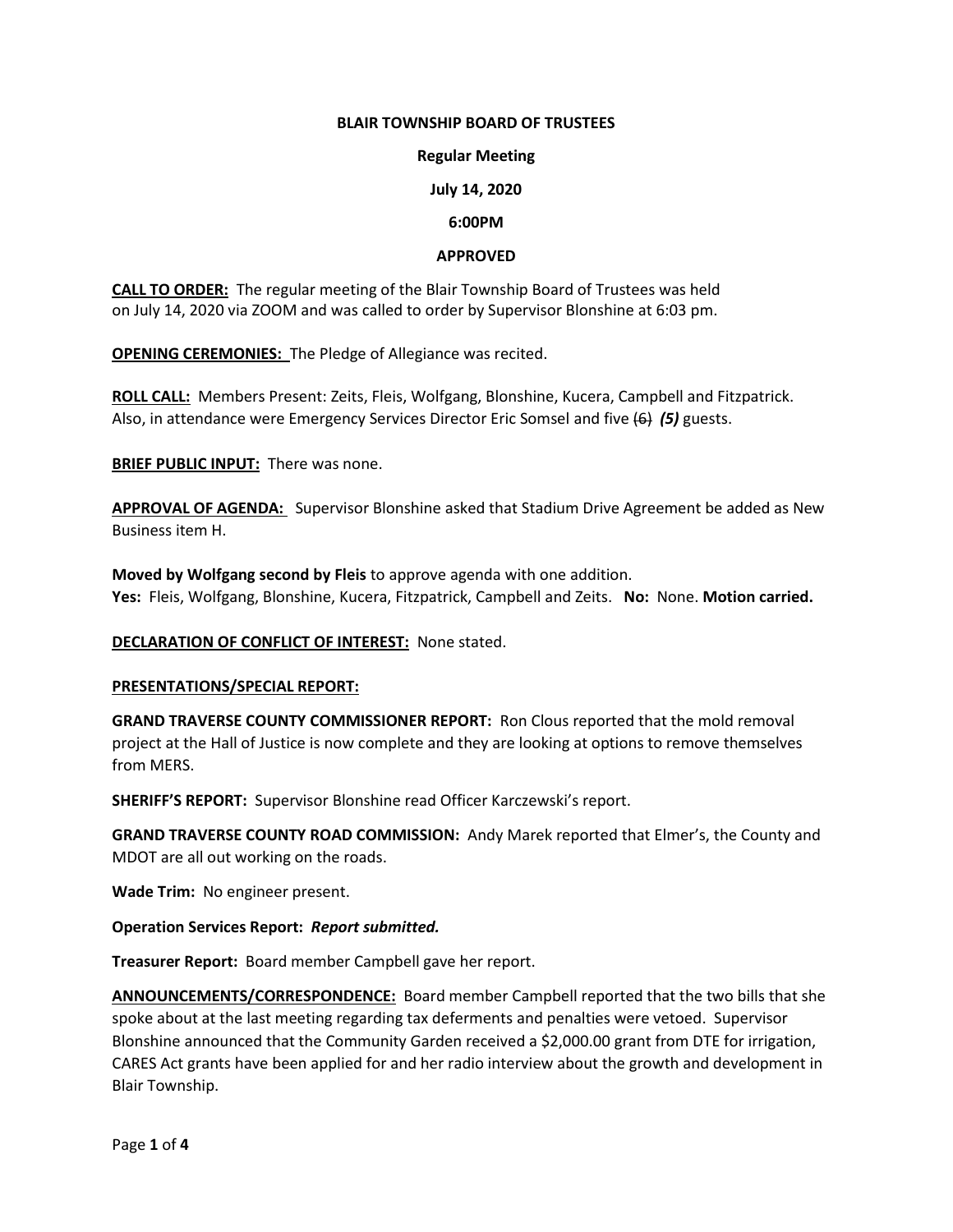## **CONSENT CALENDAR**

| <b>FUND</b>         | <b>CHECK NUMBERS</b> | TOTALS       | <b>REPORTS</b>                   |
|---------------------|----------------------|--------------|----------------------------------|
| Pooled Operating    | #3982-4082           | \$132,449.27 | <b>Emergency Services Report</b> |
| Trust & Agency Fund | #1057                | 366.25       | Water Dept. Report               |
| Tax Account         | #6558-6572           | \$16,453.18  | Supervisor/Zoning Report         |
| Payroll Check       | #1512-1521           | \$26,765.58  | <b>Minutes Regular Meeting</b>   |
| Direct Deposits/EFT |                      | \$88,093.56  | June 9, 2020                     |

**Moved by Fitzpatrick second by Wolfgang** to approve the consent calendar as presented. **Yes:** Wolfgang, Blonshine, Kucera, Campbell, Fleis, Zeits and Fitzpatrick. **No:** None. **Motion carried.**

**UNFINISHED BUSINESS:** There was none.

#### **NEW BUSINESS:**

#### **A. Public Hearing SU/SPR#20-02-01 Grand Bay Marine**

Supervisor Blonshine opened the public hearing at 6:22 pm.

There was no public comment.

Supervisor Blonshine closed the public hearing at 6:23 pm.

Supervisor Blonshine stated that the applicant had previously been granted a Special Use Permit on this property, but it expired before any renovations began. She stated that they also had been storing boats on the property that were visible from the highway.

**Moved by Blonshine second by Zeits** to grant the Special Use Permit to Grand Bay Marine because it meets the standards for approval in Section 22.04 of the Blair Township Zoning Ordinance and it was recommended for approval by the Blair Township Planning Commission, with the conditions that 1) Renovations begin within six (6) months of approval. 2) Any outdoor boat storage is to be behind the building not visible from the road. **Yes:** Wolfgang, Blonshine, Kucera, Fleis, Fitzpatrick, Zeits and Campbell. **No:** None. **Motion carried.**

## **B. Public Hearing SU/SPR#20-06-01 GR Auto Gallery**

Supervisor Blonshine opened the public hearing at 6:29 pm.

There was public comment.

Supervisor Blonshine closed the public hearing at 6:31 pm.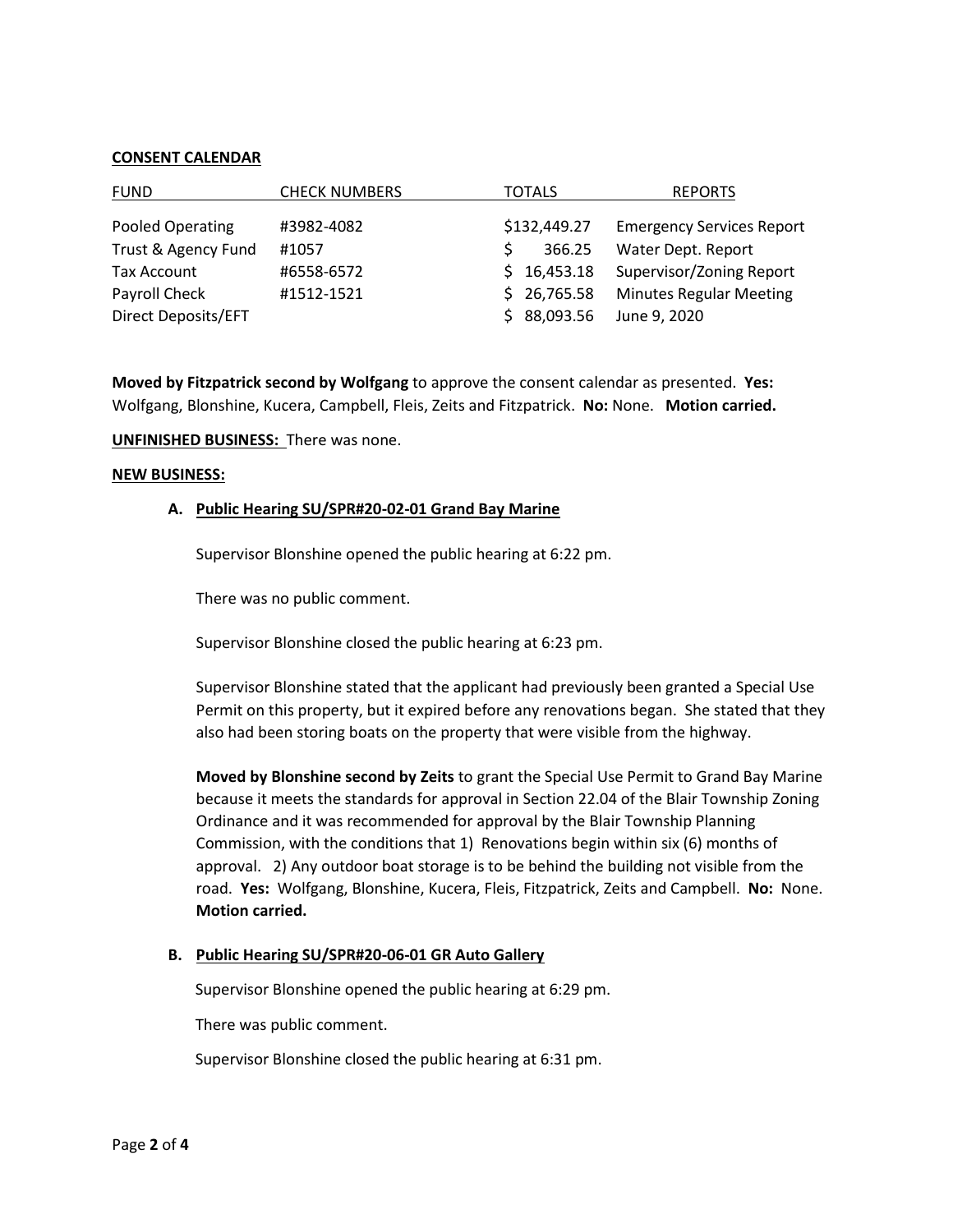**Moved by Wolfgang second by Fitzpatrick** to grant the Special Use Permit to GR Auto Gallery because it meets the standards for approval in Section 22.04 of the Blair Township Zoning Ordinance and it was recommended for approval by the Blair Township Planning Commission. **Yes:** Blonshine, Kucera, Fleis, Fitzpatrick, Campbell, Zeits and Wolfgang. **No:**  None. **Motion carried.**

# **C. Watermain Appeal/Variance Request**

Fred Campbell with JML Design, representing the applicant, presented the request.

Supervisor Blonshine reported that the applicant has owned the property since 2006, and was well aware that it was in the water district when it was purchased.

**Moved by Wolfgang second by Fitzpatrick** to deny the request from JML Design on behalf of the Ukrainian Church for a variance from Section 402 of Ordinance 100-17 which requires extension of the water main to the property. **Yes:** Campbell, Fitzpatrick, Fleis, Kucera, Blonshine, Wolfgang and Zeits. **No:** None. **Motion carried.** 

# **D. Budget Amendments**

Board member Wolfgang explained that amendments need to be made to the Clerk's and Treasurer's salaries so that the budget reflects the salary resolutions that were adopted.

**Moved by Kucera second by Fitzpatrick** to amend the Clerk's salary to \$58,000.00 and the Treasurer's salary to \$56,000.00 and also amend the FICA and pension line items accordingly. **Yes:** Zeits, Campbell, Kucera, Wolfgang, Fleis, Fitzpatrick and Blonshine. **No:** None. **Motion carried.** 

# **E. ISO Rating**

Chief Parker announced the new ratings and how they are formulated. In the areas of the Township with hydrants the ISO rating is four (4), the areas without hydrants but within five (5) miles of the station is a five (5) and the remainder is a ten (10). There was discussion regarding what can be done to improve the rating.

## **F. Northflight Contract Agreement**

 Emergency Services Director Somsel reported that the Pitspitters will have fifty-seven (57) games in a sixty-four (64) day period this season and the department will need assistance in covering so many games. He has asked Northflight to assist as an independent contractor.

 **Moved by Blonshine second by Fleis** to approve the agreement with Northflight for stand by coverage for the Pitspitters games. **Yes:** Fitzpatrick, Fleis, Campbell, Zeits, Blonshine, Kucera and Wolfgang. **No:** None. **Motion carried.**